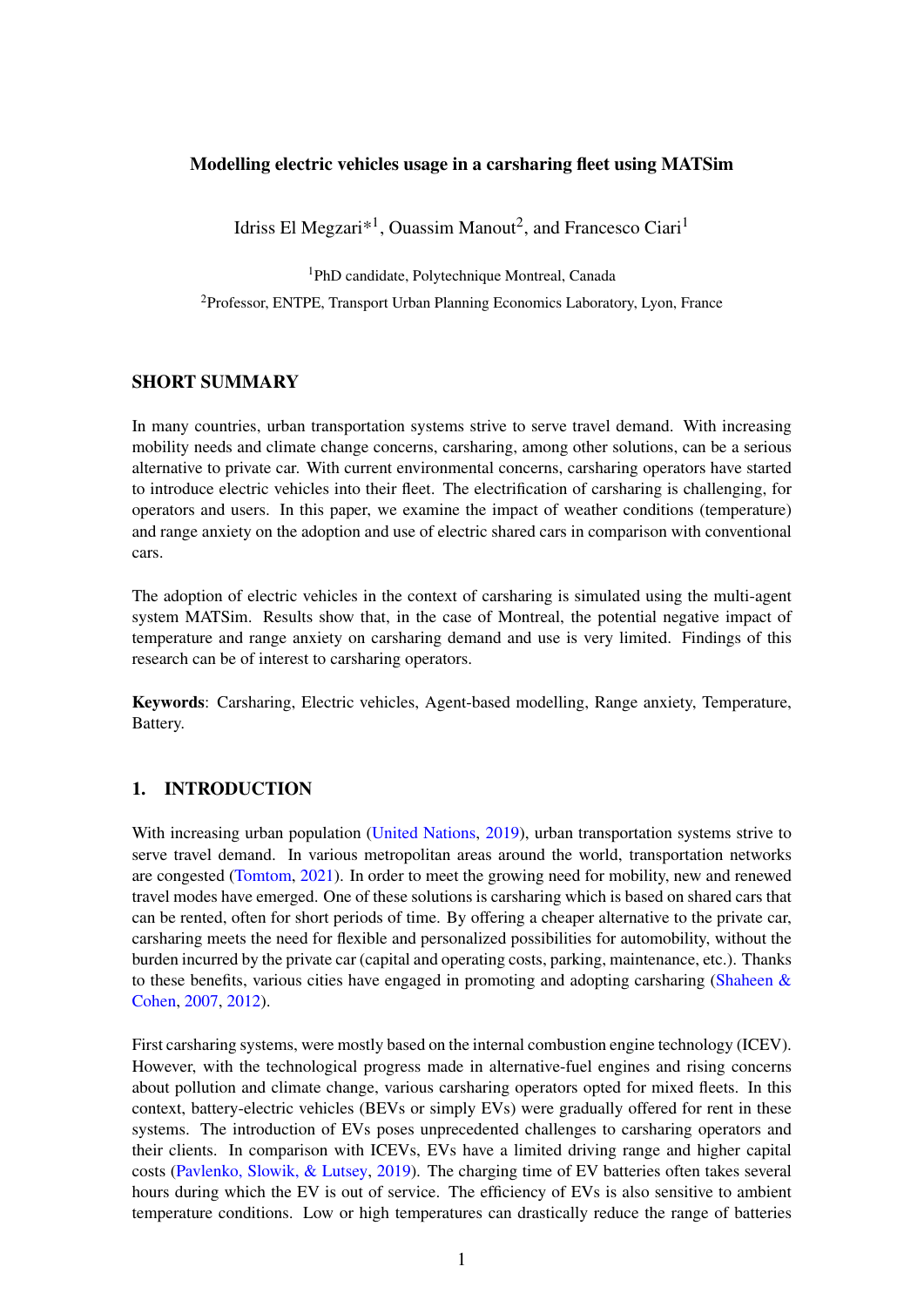and their lifetime [\(Yuksel & Michalek,](#page-7-1) [2015\)](#page-7-1). From a client perspective, the use of EVs can, in some cases and for some users, be a source of range anxiety, that is *the fear of becoming stranded* [\(Tate, Harpster, & Savagian,](#page-6-4) [2008\)](#page-6-4) due to battery depletion. On the other hand, EVs require less maintenance costs than ICEVs [\(Pavlenko et al.,](#page-6-3) [2019\)](#page-6-3), emit less noise and pollutants in the air and offer a new eco-friendly driving experience.

Given the opportunities and the challenges to introduce EVs in carsharing, it is critical to understand and to assess the opportunity of carsharing electrification. In this research, we evaluate the opportunity of introducing EVs in the carsharing system of Montreal, Canada and the impacts of shared EVs on the adoption and use of carsharing under different scenarios regarding range anxiety of clients and weather conditions.

## 2. METHODOLOGY

#### *MATSim*

MATSim is an open-source multi-agent transportation simulation framework [\(Horni, Nagel, &](#page-6-5) [Axhausen,](#page-6-5) [2016\)](#page-6-5). It has been under constant development by TU Berlin and ETH Zurich for more than 15 years. Currently, MATSim is used and supported by an growing transportation community and it is one of the most leading and used transportation agent based model. Electric carsharing (ecarsharing) is one of the various travel modes that can be simulated by MATSim. The simulation of e-carsharing requires the inclusion and the management, in space and time, of shared EVs and dynamic rental requests. In Matsim, the carsharing extension allows the simulation of this system as a travel mode that necessitates dynamic management of the interaction between travel demand (incoming requests) and supply (availability of cars in space and time). EVs simulation as part of carsharing vehicle fleet comes with two main challenges : (1) the use of electric cars that require the management of their charging and discharging in relation with network conditions (congestion) and charging infrastructure (availability); (2) the competition between carsharing and conventional travel modes. In this context, the agent-based approach of MATSim is appropriate as it allows to track, in space and time, individual agents and vehicles, the availability of shared cars and the state of charge (SOC) of EVs. The possibility to simulate the competition of carsharing with other travel modes (endogenous travel demand) is also another noteworthy contribution of this framework.

### *Electric carsharing*

The use of shared cars requires the possession of a carsharing membership. Among the vehicles used in carsharing service, there are station-based shared vehicles. These vehicles can be of two types: ICEV or EV. The model assume that both types have equal chances be rented, everything else being equal. When an agent chooses to rent an EV, it requests the one with most charged battery. Moreover, prior to the reservation of an EV, agents check the available SOC of the battery and compare it with their projected travel needs. The EV is rented only if its SOC covers the a priori required energy.

We assume that carsharing operates on the basis of a membership business plan where members pay a monthly fee regardless of their use of the service to benefit from advantageous rental fees. The membership business plan is commonly adopted by the carsharing industry [\(Brook,](#page-6-6) [2004\)](#page-6-6). For the a carsharing member, the marginal cost of a carsharing trip is often proportional to rental time or to trip distance or both.

Shared EVs are subject to discharging and recharging constraints. EVs incur discharging while driving due to: (1) energy consumption of the engine and (2) auxiliary energy consumption by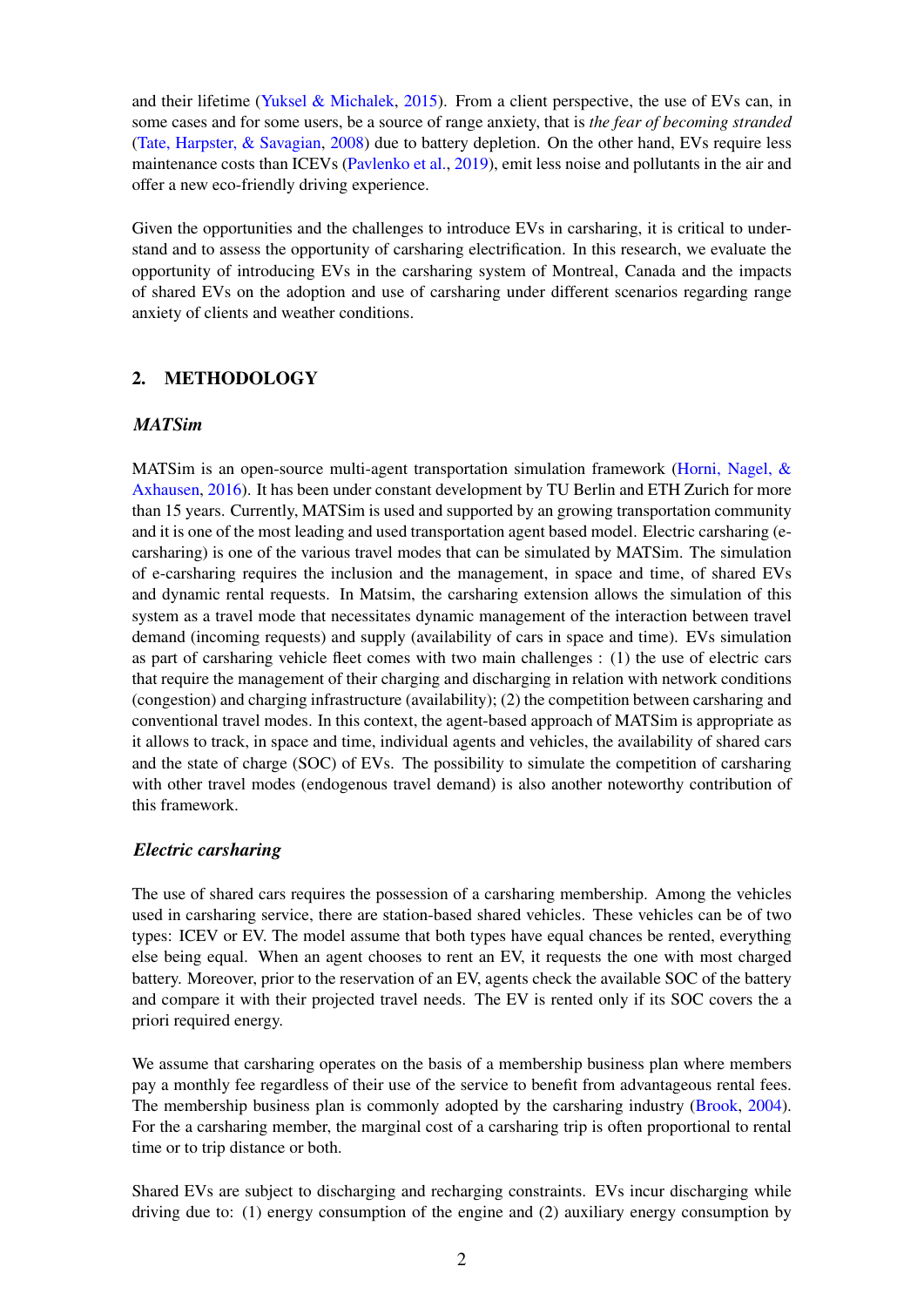on-board gadgets (air heating and cooling, lights, etc.) [\(Waraich & Bischoff,](#page-7-2) [2016;](#page-7-2) [Bartlomiej,](#page-5-0) [Slaski, & Maciejewski,](#page-5-0) [2016\)](#page-5-0). The driving energy depends primarily on the characteristics of the vehicle: its mass, aerodynamic shape, and engine efficiency. Auxiliary energy consumption depends mainly on temperature. With low or high temperatures, the range of the EV battery can significantly be reduced, especially due to air heating and cooling. In these situations, the driving range of shared EVs decreases while their number of charging cycles and out-of-service duration increase.

In this research, we assume that shared EVs are only allowed to be charged at carsharing stations. After each rental, clients are required to plug in the rented EV to the charging station. Each parking lot is equipped with a second generation charging station delivering a power of 7.5 kW (level 2 chargers). We also assume that shared EVs are not open for reservation when their battery state of charge (SOC) is below a minimum SOC threshold of 5%. This minimum threshold is required for routine operations, like relocation or maintenance, and to reduce the risk of empty battery.

#### *Range Anxiety*

Range anxiety is defined here as the fear and the stress of being stranded due to a completely depleted EV battery [\(Tate et al.,](#page-6-4) [2008;](#page-6-4) [Franke, Neumann, Bühler, Cocron, & Krems,](#page-6-7) [2011\)](#page-6-7). From a modelling perspective, this negative affect is translated into two parameters:

- Preference for a safety or a comfort buffer when renting a car, i.e. more energy than requiered [\(Franke et al.,](#page-6-7) [2011;](#page-6-7) [Kurani, Turrentine, & Sperling,](#page-6-8) [1994;](#page-6-8) [Franke & Krems,](#page-6-9) [2013\)](#page-6-9)
- Experience of stress when the SOC is very low [\(Adenaw & Lienkamp,](#page-5-1) [2021\)](#page-5-1)

For a car trip that requires a minimum state of charge of the battery *SOCmin*, research suggests that car drivers have a preference battery range *SOC<sub>pref</sub>* that is greater than the minimum range. This is also true for ICEVs, but the safety buffer is even more significant for EVs as recharging requires time and special infrastructure. Research also suggests that preference for a safety buffer is especially dominant among inexperienced EV users [\(Rauh, Franke, & Krems,](#page-6-10) [2014;](#page-6-10) [Franke et](#page-6-7) [al.,](#page-6-7) [2011\)](#page-6-7). The comfort or safety buffer is the relative energy surplus ( $\frac{SOC_{pref}}{SOC_{min}} - 1$ ) needed by EV users to avoid stressful situations or adaptation strategies of their mobility or activity plans. We assume that carsharing members have a constant comfort buffer of 25% as shown by [\(Franke et](#page-6-7) [al.,](#page-6-7) [2011\)](#page-6-7) in the more general case of EV drivers. The second implication of range anxiety relates to the negative affect drivers can experience when the SOC drops below a reference threshold *SOCstress* while driving. This negative experience is translated into a penalty of the agent's utility. The duration spent driving the shared EV with a SOC less than *SOCstress* is assumed more stressful than driving under normal conditions. Consequently, this duration has a higher opportunity cost of time than the rest of driving time.

#### *Scenarios*

Montreal has a continental weather with very cold winters. The minimum daily average temperature of January is  $-10\degree C$  and the average minimum is  $-14\degree C$ , whereas the ideal temperature range of EV batteries is 15◦C to 25◦C [\(CAA,](#page-6-11) [2021\)](#page-6-11). Montreal winter conditions can be challenging to the operation of EVs as batteries are sensitive towards ambient temperatures and their driving range can drastically be reduced, especially when air heating is activated (Iora  $&$  Tribioli, [2019\)](#page-6-12). The impact of this reduction can magnified by range anxiety. In this context, our case study evaluates the joint impact of range anxiety and ambient temperature on the adoption and use of carsharing in general and shared EVs in particular. To show the impact of the temperature and the range anxiety generated by the fear of running out of battery, we propose to run 4 simulations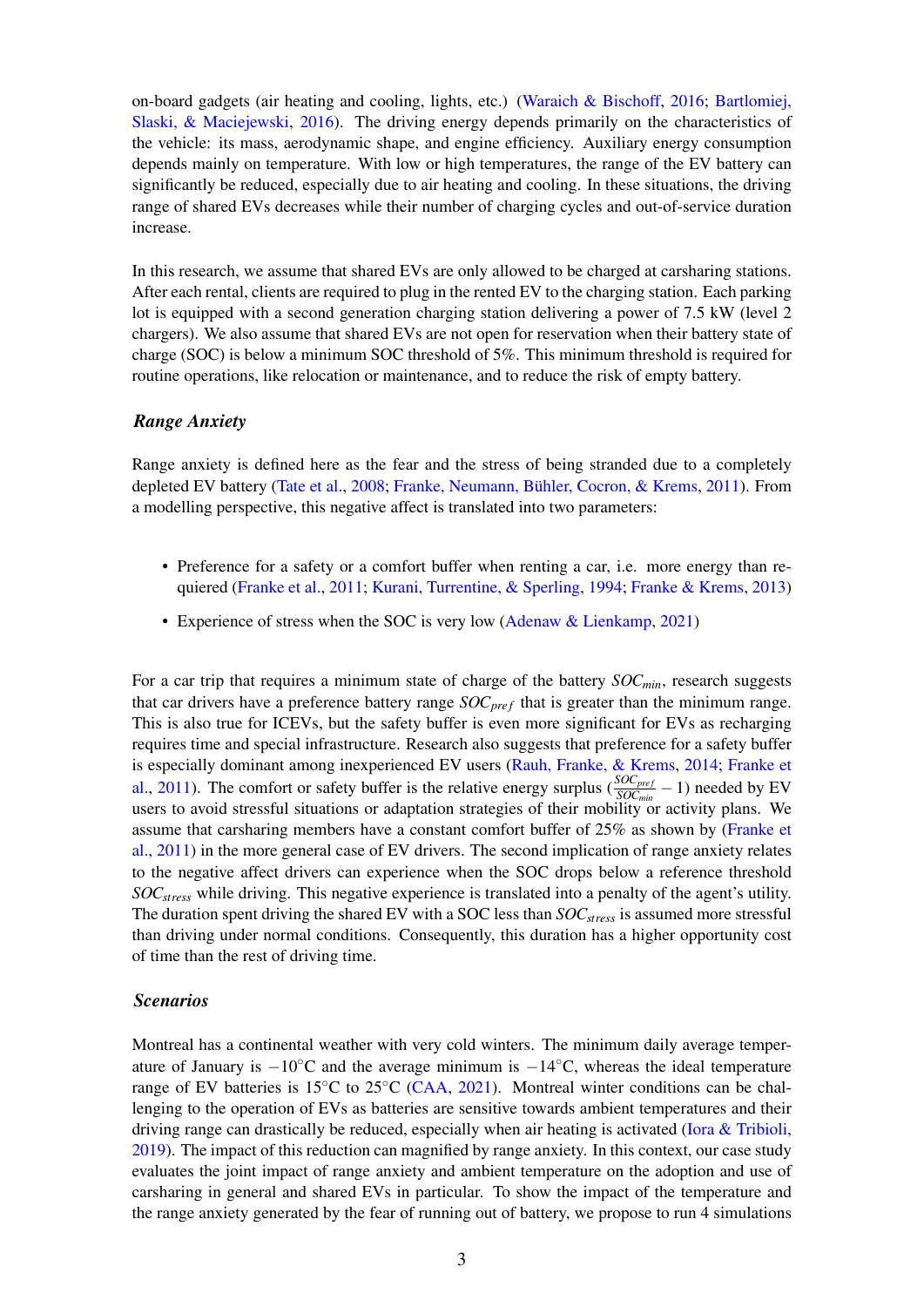based on the scenarios described in table [1.](#page-3-0) We assume that the values for the temperature are close to the average minimum temperature in Montreal  $(-15°C)$  is the temperature used in scenarios 1 and 2) and one ideal temperature for EV batteries  $(+15°C)$  is the temperature used in scenarios 3 and 4). For range anxiety, we assume a range anxiety below 30% of battery capacity (with vehicles having 30kWh battery capacity).

<span id="page-3-0"></span>

|                             | No Range Anxiety | Range Anxiety 30% |
|-----------------------------|------------------|-------------------|
| Temperature $-15^{\circ}$ C | Scenario 1       | Scenario 2        |
| Temperature $+15^{\circ}$ C | Scenario 3       | Scenario 4        |

|  | <b>Table 1: Electric carsharing scenarios</b> |  |
|--|-----------------------------------------------|--|
|  |                                               |  |

These parameters are included in the synthetic population of Montreal. This population is adapted from [\(Manout & Ciari,](#page-6-13) [2021\)](#page-6-13).

## 3. RESULTS AND DISCUSSION

<span id="page-3-1"></span>

Simulation results of the above scenarios are presented in three figures [1,](#page-3-1) [2](#page-4-0) and [3.](#page-5-2)

Figure 1: Trip distance of shared cars in the four scenarios

The distances of the trips performed in the 4 scenarios are presented in Figure [1.](#page-3-1) We note that the distances made in scenario 3 where the temperature is average (+15 degrees) and the range anxiety is not used. These conditions push users to use EVs a lot more since the battery does not discharge as quickly as when the temperature is low. Also the non-existence of range anxiety encourages users to choose EVs since they do not take into consideration the impact of the level of the battery available to perform the desired trip. Conversely, the number of locations of Evs in the other three scenarios, having low temperature with two levels of range anxiety and the scenario having a medium temperature with 30% in range anxiety, is less important. This can be explained by the low temperature affecting the autonomy of EVs and by the presence of range anxiety that pushes users to take into consideration the capacity of the battery level available to perform the trip without having to recharge the battery during the trip. Finally, the distances traveled during the scenarios with an average temperature (with rnage anxiety at 30% and without range anxiety) are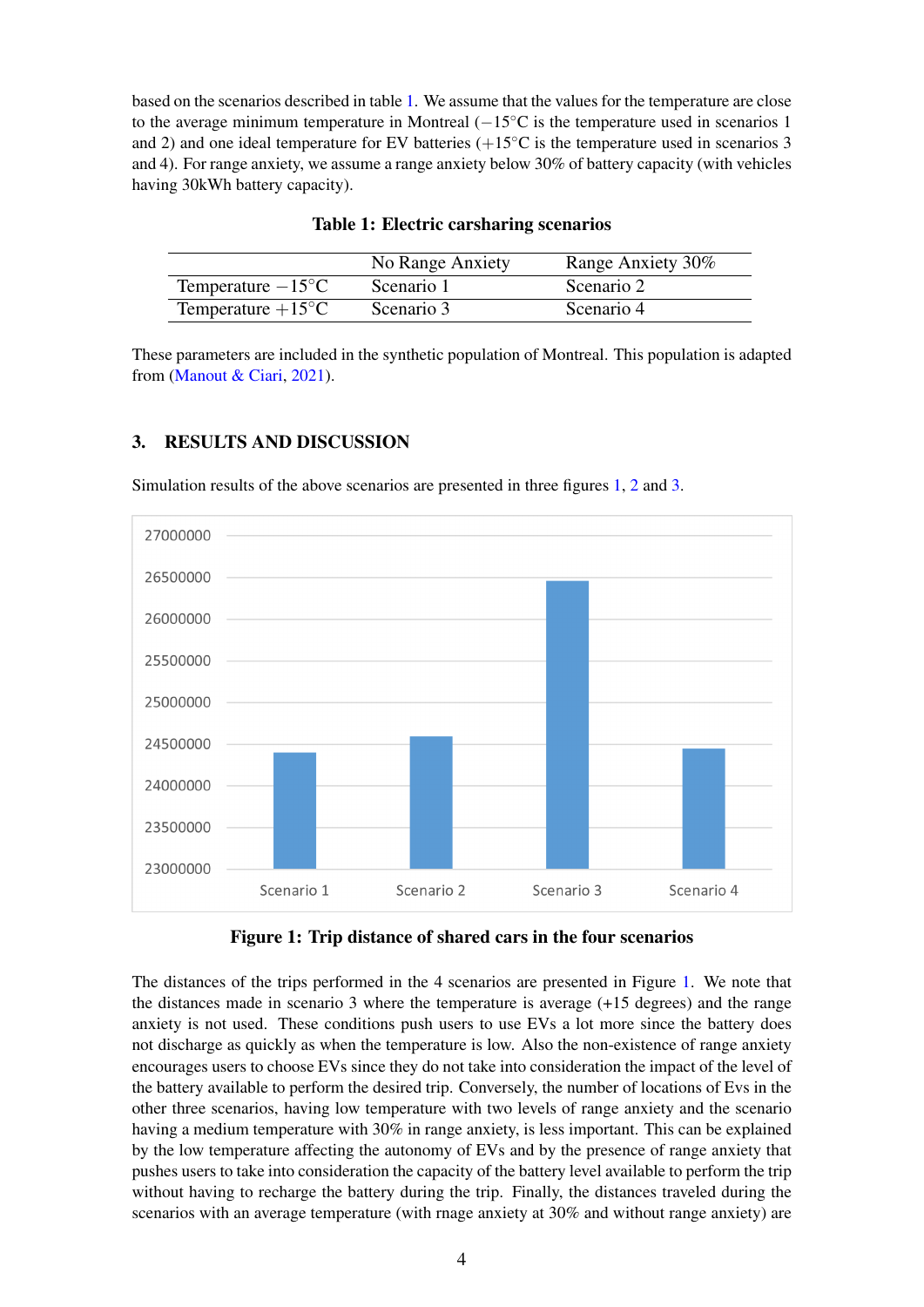<span id="page-4-0"></span>

Figure 2: Number of trips of shared cars in the four scenarios

greater than those traveled during rental in low temperature. This result shows that the temperature impacts the distances for which Evs are chosen to perform various trips.

In the same way as distances, duration of EVs rentals, presented in Figure [3](#page-5-2) where we see that in the scenario 3 having a temperature +15 and without using range anxiety, are greater compared to rental duration in the other scenarios.

As for the number of journeys made per scenario, presented in Figure [2,](#page-4-0) the number of trips is greater when there is no range anxiety, regardless of the temperature (scenarios 1 and 3 compared to scenarios 2 and 4). These results show that users take into consideration the ability of the Ev battery to perform the trip without needing to recharge it.

# 4. CONCLUSION

On the one hand, the results presented above show that there is an impact of temperature on the number of trips performed using EVs. On the other hand, these results show the impact of temperature combined with range anxiety on duration and distances of rentals performed with EVs. MATSim, used to simulate the use of carsharing, considers the activities carried out during a weekday to perform simulations. These findings can help carsharing operators estimate the impact of temperature and the range anxiety on the choice of vehicles (EVs or ICEVs) in carsharing stations. Also, these results allow the carsharing operator to predict and plan the use of the EVs in its fleet depending on the temperature and the apprehension of the drivers regarding the battery capacity.

Thus, the methodology proposed here can be used by operators to design the efficient strategies to introduce EVs in carsharing systems. In the short term, the integration of EVs into the carsharing fleet will be carried out by taking into consideration the information related to temperature of the town where it is located and the number of vehicles to be used according to the temperatures and users' perception of the level of the battery needed (range anxiety) to complete the trip, on one hand. In long term planning, on the other hand, these results would allow operators to under-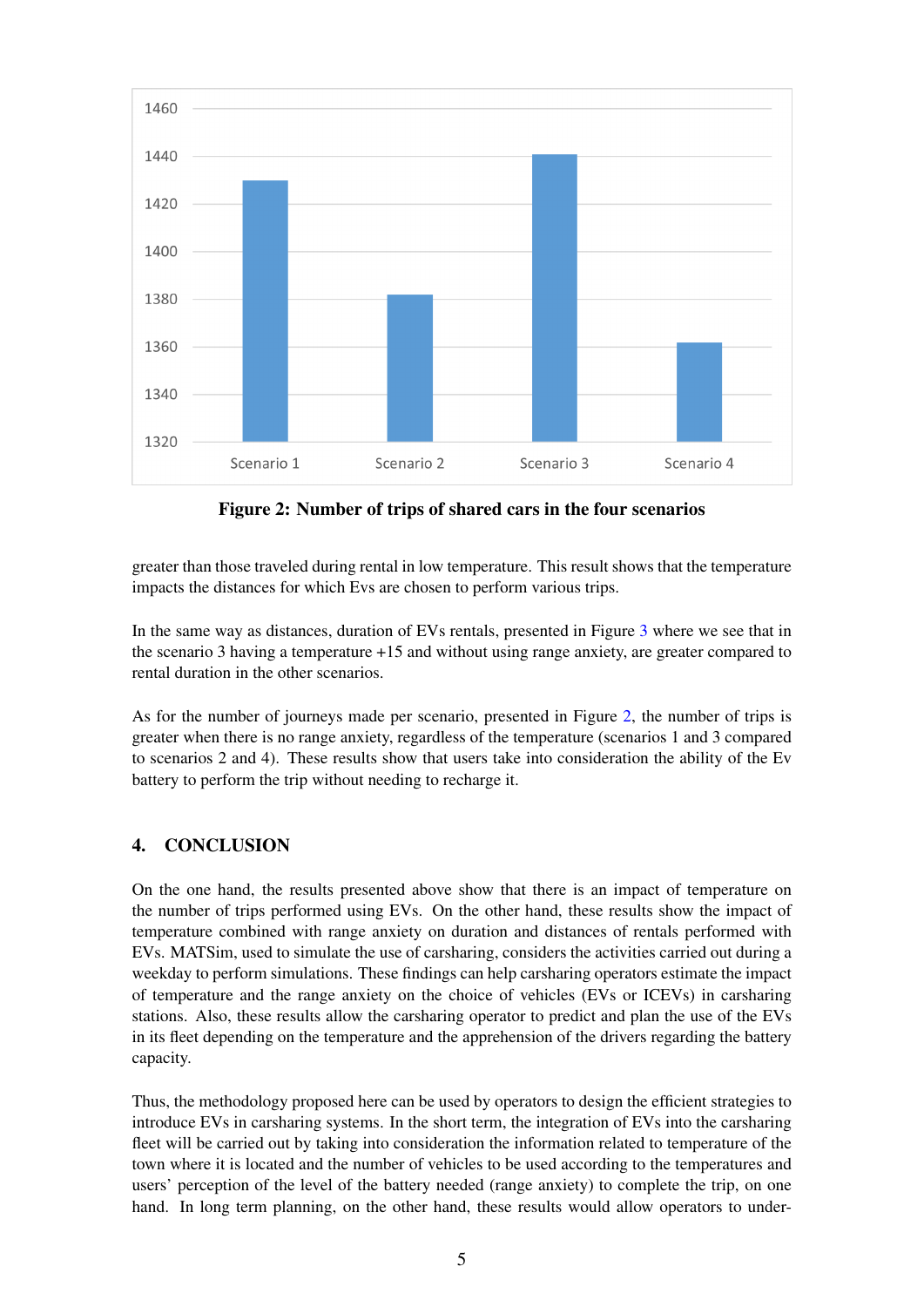<span id="page-5-2"></span>

Figure 3: Rental duration of shared cars in the four scenarios

stand how battery technology evolution impacts how quick they can move from ICEVs and EVs. Eventually, from a certain point on (i.e. a certain battery range) they could use ICEV and EV interchangeably. The results we will present are specific to the case of Montreal since they are related to the way carsharing is used in the city and the type of trips members are using carsharing for. However, even if results themselves are not necessarily transferable to other cities, the methodology is applicable in other contexts.

However, Our future work will focus on the limitations resulting from the assumptions that we have put in place to perform our simulations. Indeed, we had to choose a zero cost for carsharing in order to notice the use of this mode of transport among the existing modes in the simulations. The future work that must be done to have a real cost affected to carsharing is to calibrate the mode. Another limitation that could be noted is related to the distribution of carsharing stations and vehicles in the geographical region studied. We placed carsharing stations and the vehicle fleet proportionally to departures using cars based on Origin-Destination matrix. Next step will be to reproduce the existing distribution of carsharing station and their vehicles in the city of Montreal in order to have a more realistic situation regarding the usage of carsharing service. As for the normal distribution that we used to assign the level of batteries to EVs used in carsharing fleet, it induces an impact on the choice of EVs in carsharing stations. This distribution could influence the time and duration of usage of EVs in the case where one of these vehicles are chosen in the station.

## **REFERENCES**

- <span id="page-5-1"></span>Adenaw, L., & Lienkamp, M. (2021, January). Multi-criteria, co-evolutionary charging behavior: An agent-based simulation of urban electromobility. *World Electric Vehicle Journal*, *12*(1), 18. Retrieved from [https://doi.org/10.3390/](https://doi.org/10.3390/wevj12010018) [wevj12010018](https://doi.org/10.3390/wevj12010018) doi: 10.3390/wevj12010018
- <span id="page-5-0"></span>Bartlomiej, O., Slaski, G., & Maciejewski, M. (2016). Statistical analysis of realworld urban driving cycles for modelling energy consumption of electric vehi-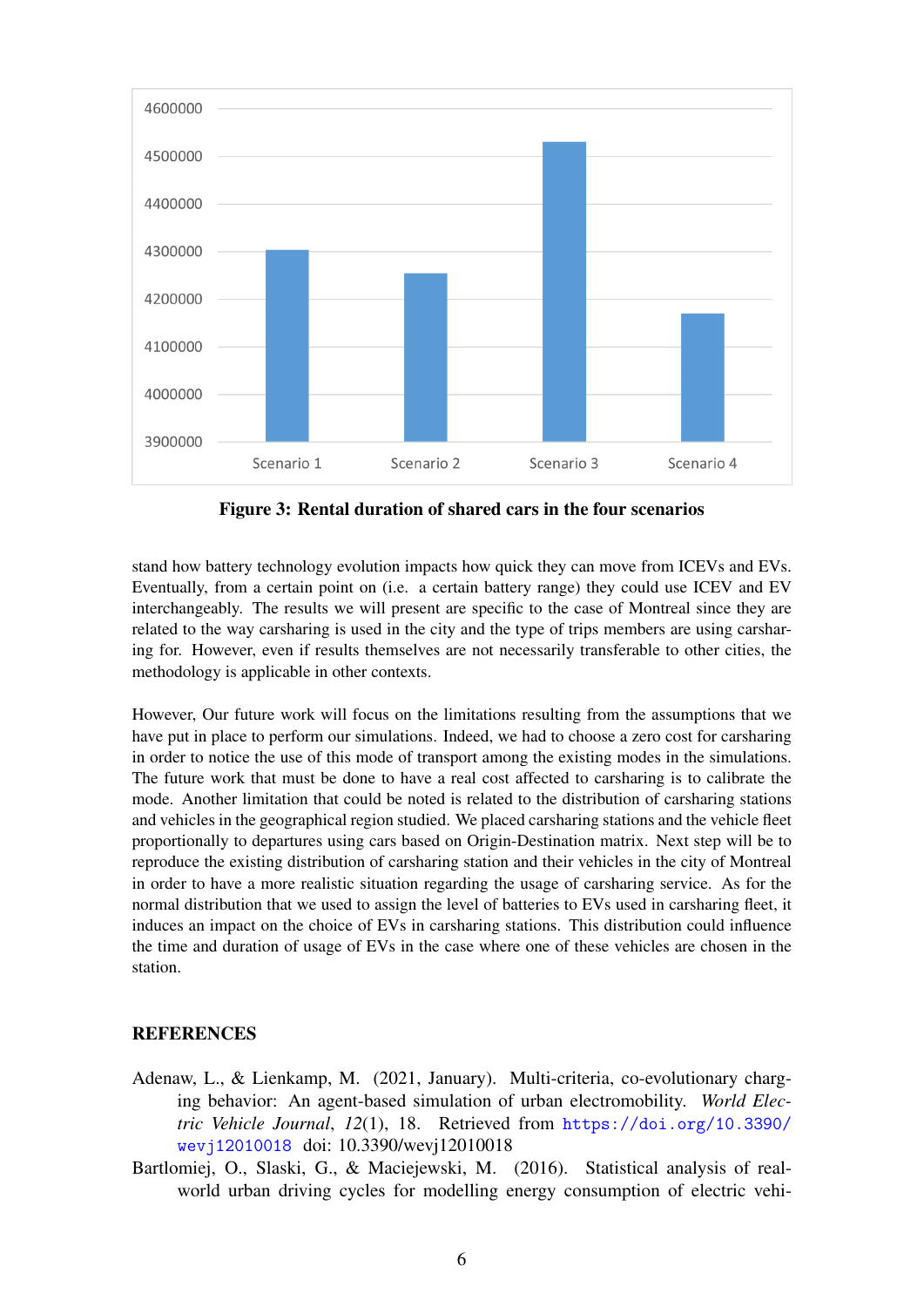cles. *Journal of Mechanical and Transport Engineering*. Retrieved from [https://](https://sin.put.poznan.pl/publications/details/n56221) [sin.put.poznan.pl/publications/details/n56221](https://sin.put.poznan.pl/publications/details/n56221) doi: 10.21008/J.2449 -920X.2016.68.2.03

- <span id="page-6-6"></span>Brook, D. (2004). Carsharing–start up issues and new operational models. In *Transportation research board annual meeting.*
- <span id="page-6-11"></span>CAA. (2021). *Driving an electric vehicle in winter.* Retrieved 2021-07-25, from [https://www.caaquebec.com/en/on-the-road/advice/tips-and-tricks/](https://www.caaquebec.com/en/on-the-road/advice/tips-and-tricks/tip-and-trick/show/sujet/driving-an-electric-vehicle-in-winter/) [tip-and-trick/show/sujet/driving-an-electric-vehicle-in-winter/](https://www.caaquebec.com/en/on-the-road/advice/tips-and-tricks/tip-and-trick/show/sujet/driving-an-electric-vehicle-in-winter/)
- <span id="page-6-9"></span>Franke, T., & Krems, J. F. (2013, February). Interacting with limited mobility resources: Psychological range levels in electric vehicle use. *Transportation Research Part A: Policy and Practice*, *48*, 109–122. Retrieved from [https://doi.org/10.1016/](https://doi.org/10.1016/j.tra.2012.10.010) [j.tra.2012.10.010](https://doi.org/10.1016/j.tra.2012.10.010) doi: 10.1016/j.tra.2012.10.010
- <span id="page-6-7"></span>Franke, T., Neumann, I., Bühler, F., Cocron, P., & Krems, J. F. (2011, October). Experiencing range in an electric vehicle: Understanding psychological barriers. *Applied Psychology*, *61*(3), 368–391. Retrieved from [https://doi.org/10.1111/](https://doi.org/10.1111/j.1464-0597.2011.00474.x) [j.1464-0597.2011.00474.x](https://doi.org/10.1111/j.1464-0597.2011.00474.x) doi: 10.1111/j.1464-0597.2011.00474.x
- <span id="page-6-5"></span>Horni, A., Nagel, K., & Axhausen, K. W. (2016). *The multi-agent transport simulation matsim*. Ubiquity Press.
- <span id="page-6-12"></span>Iora, P., & Tribioli, L. (2019, January). Effect of ambient temperature on electric vehicles' energy consumption and range: Model definition and sensitivity analysis based on nissan leaf data. *World Electric Vehicle Journal*, *10*(1), 2. Retrieved from [https://](https://doi.org/10.3390/wevj10010002) [doi.org/10.3390/wevj10010002](https://doi.org/10.3390/wevj10010002) doi: 10.3390/wevj10010002
- <span id="page-6-8"></span>Kurani, K. S., Turrentine, T., & Sperling, D. (1994). Demand for electric vehicles in hybrid households: an exploratory analysis. *Transport Policy*, *1*(4), 244–256.
- <span id="page-6-13"></span>Manout, O., & Ciari, F. (2021, July). Assessing the Role of Daily Activities and Mobility in the Spread of COVID-19 in Montreal With an Agent-Based Approach. *Frontiers in Built Environment*, *7*, 654279. Retrieved 2022-01-28, from [https://](https://www.frontiersin.org/articles/10.3389/fbuil.2021.654279/full) [www.frontiersin.org/articles/10.3389/fbuil.2021.654279/full](https://www.frontiersin.org/articles/10.3389/fbuil.2021.654279/full) doi: 10.3389/fbuil.2021.654279
- <span id="page-6-3"></span>Pavlenko, N., Slowik, P., & Lutsey, N. (2019). When does electrifying shared mobility make economic sense. *The International Council on Clean Transportation*.
- <span id="page-6-10"></span>Rauh, N., Franke, T., & Krems, J. F. (2014, August). Understanding the impact of electric vehicle driving experience on range anxiety. *Human Factors: The Journal of the Human Factors and Ergonomics Society*, *57*(1), 177–187. Retrieved from <https://doi.org/10.1177/0018720814546372> doi: 10.1177/ 0018720814546372
- <span id="page-6-1"></span>Shaheen, S. A., & Cohen, A. P. (2007, January). Growth in worldwide carsharing. *Transportation Research Record: Journal of the Transportation Research Board*, *1992*(1), 81–89. Retrieved from <https://doi.org/10.3141/1992-10> doi: 10.3141/1992-10
- <span id="page-6-2"></span>Shaheen, S. A., & Cohen, A. P. (2012, September). Carsharing and personal vehicle services: Worldwide market developments and emerging trends. *International Journal of Sustainable Transportation*, *7*(1), 5–34. Retrieved from [https://doi.org/](https://doi.org/10.1080/15568318.2012.660103) [10.1080/15568318.2012.660103](https://doi.org/10.1080/15568318.2012.660103) doi: 10.1080/15568318.2012.660103
- <span id="page-6-4"></span>Tate, E. D., Harpster, M. O., & Savagian, P. J. (2008, April). The electrification of the automobile: From conventional hybrid, to plug-in hybrids, to extended-range electric vehicles. *SAE International Journal of Passenger Cars - Electronic and Electrical Systems*, *1*(1), 156–166. Retrieved from [https://doi.org/10.4271/](https://doi.org/10.4271/2008-01-0458) [2008-01-0458](https://doi.org/10.4271/2008-01-0458) doi: 10.4271/2008-01-0458
- <span id="page-6-0"></span>Tomtom. (2021). *TomTom Traffic Index.* Retrieved 2021-07-21, from [https://www](https://www.tomtom.com/en_gb/traffic-index/)